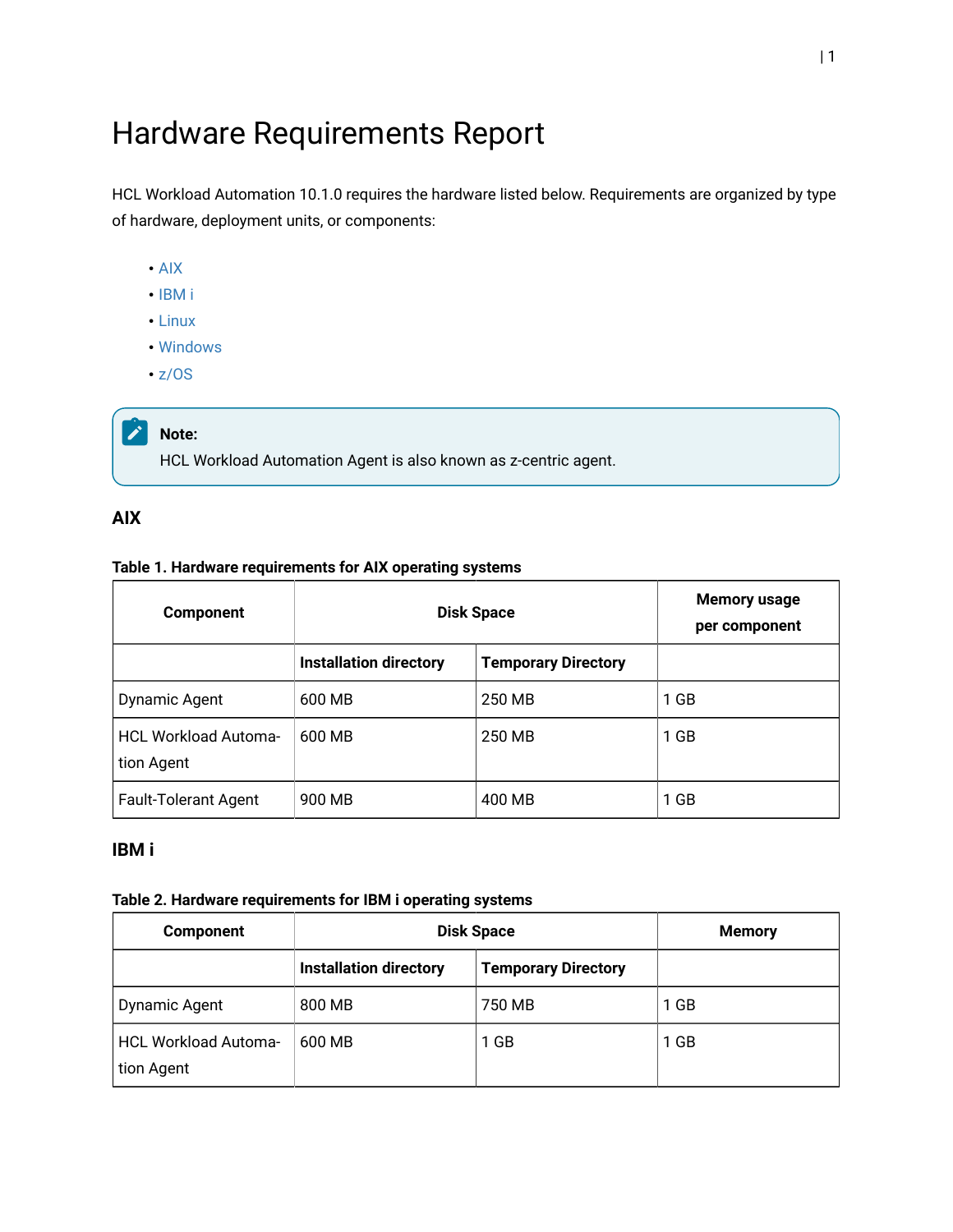## <span id="page-1-0"></span>**Linux**

**Table 3. Hardware requirements for Linux operating systems**

| Component                                 | <b>Disk Space</b>                                                                                                                           |                            | <b>Memory</b>                              |
|-------------------------------------------|---------------------------------------------------------------------------------------------------------------------------------------------|----------------------------|--------------------------------------------|
|                                           | <b>Installation directory</b>                                                                                                               | <b>Temporary Directory</b> |                                            |
| Dynamic Workload Con-<br>sole             | 2 GB<br>Note:<br>In addition to<br>the above disk<br>space, the in-<br>stallation re-<br>quires further<br>579 MB on /usr<br>file system.   | 800 MB                     | · Required: 4 GB<br>· Recommended: 8<br>GB |
| Dynamic Agent                             | 600 MB                                                                                                                                      | 250 MB                     | $1$ GB                                     |
| <b>HCL Workload Automa-</b><br>tion Agent | 600 MB                                                                                                                                      | 250 MB                     | $1$ GB                                     |
| Fault-Tolerant Agent                      | 720 MB                                                                                                                                      | 350 MB                     | $1$ GB                                     |
| Master Domain Manag-<br>er                | 1,5 GB<br>Note:<br>In addition to<br>the above disk<br>space, the in-<br>stallation re-<br>quires further<br>579 MB on /usr<br>file system. | 800 MB                     | · Required: 4 GB<br>· Recommended: 8<br>GB |
| File Proxy                                | 400 MB                                                                                                                                      | N/A                        | · Required: 1 GB<br>· Recommended: 2<br>GB |